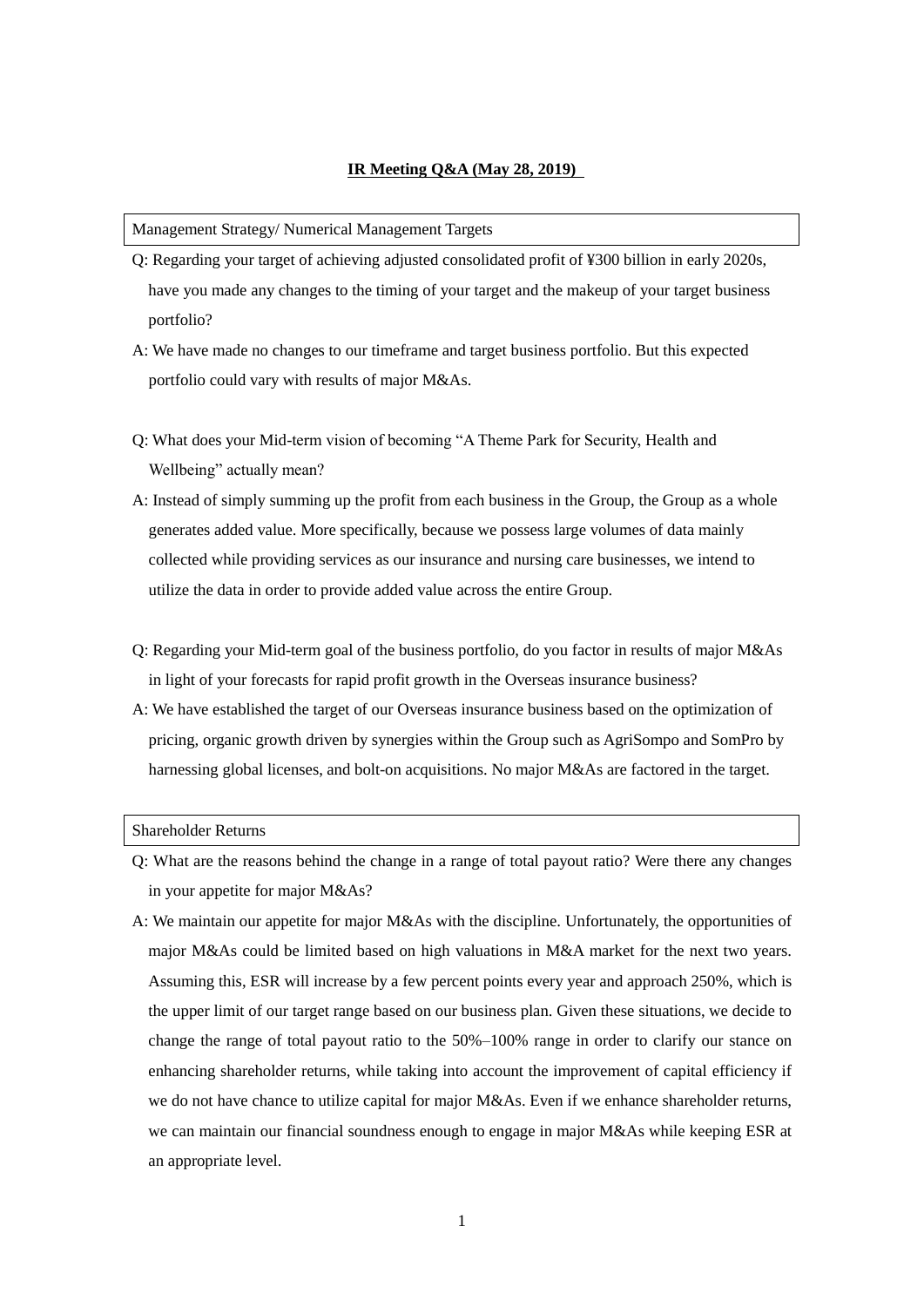- Q: You said that you flexibly determine the amount of shareholder returns. Can you elaborate on this?
- A: In contrast to the past, we do not stick to 50% of total payout ratio, but rather, we move it up or down after comprehensively taking into account factors such as annual earnings, ESR level, capital needs, and economic conditions.

# Domestic P&C Insurance Business

- Q: You mentioned that reinsurance protection costs increased in FY2019. Have you expanded your reinsurance protections for the risk of domestic typhoons?
- A: We have effectively expanded our scheme so we can recover more from reinsurance contracts, even if large-scale natural disasters occur frequently like in FY2018.
- Q: What are your thoughts on the rate of property insurance and your ceding policy for the medium to long term?
- A: Our policy is to properly optimize pricing and reinsurance scheme in light of the frequent natural disasters in recent times.
- Q: What are the reasons behind your tie-up with DeNA Co., Ltd. in the car sharing business?
- A: We formed an alliance with DeNA because not only they are one of the leaders in the CtoC car sharing business, but their vision aligns perfectly with our direction. In addition to profit growth in the CtoC car sharing business, we intend to establish new customer reach other than the insurance field in response to changes in society.
- Q: Do you consider developing products to prepare for penetration of autonomous vehicles?
- A: We are implementing various initiatives, but most recently we have been working with Tier IV Inc., the first company to successfully achieve Level4 autonomous driving on public roads in Japan, and 3D mapping experts AISAN TECHNOLOGY CO., LTD. With these partnerships, we are pushing ahead with the development of solutions for Level4 autonomous driving and will develop autonomous driving-related services in the future and expand sales of automobile insurance.

# Overseas Insurance Business

Q: Looking at Sompo International's earnings results in FY2018, while premiums for traditional